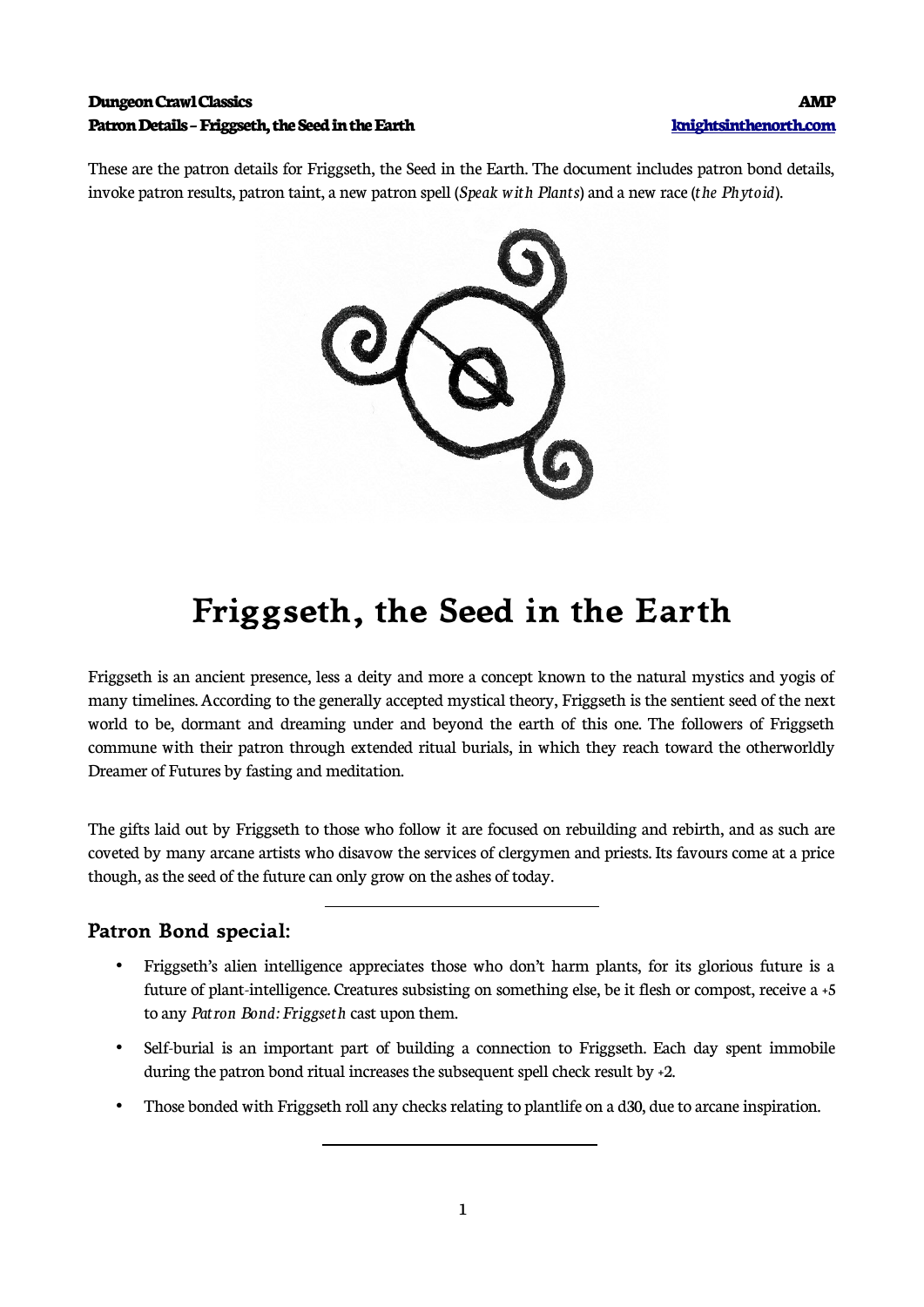## **Invoke Patron:**

Invoking Friggseth's aid has varied results, ranging from healing to useful visions of the future.

| TABLE A: Friggseth's Invoke Patron Results |                                                                                                                                                                                                                                                                                                                                                                                                                                                                                                                                          |  |  |  |
|--------------------------------------------|------------------------------------------------------------------------------------------------------------------------------------------------------------------------------------------------------------------------------------------------------------------------------------------------------------------------------------------------------------------------------------------------------------------------------------------------------------------------------------------------------------------------------------------|--|--|--|
| <b>Check</b><br>result                     | <b>Effect</b>                                                                                                                                                                                                                                                                                                                                                                                                                                                                                                                            |  |  |  |
| $12 - 13$                                  | The spark of the Dreaming Seed grants healing as per a cleric's 1st level Lay On Hands.<br>For each point healed the caster takes damage to a physical stat (Str, Sta, Agi; caster may<br>divide damage as they wish). The range for this healing is 30', line of sight required.                                                                                                                                                                                                                                                        |  |  |  |
|                                            | NOTE: Caster may always default a higher result to this effect.                                                                                                                                                                                                                                                                                                                                                                                                                                                                          |  |  |  |
| $14 - 16$                                  | The dream of Friggseth reveals details of the immediate future to the caster. They receive<br>+2 to their AC and +5 to all Reflex saves and perception rolls for the next 1d9+CL rounds.                                                                                                                                                                                                                                                                                                                                                 |  |  |  |
| $17 - 19$                                  | Friggseth lends a minuscule amount of its potential power to regenerate and repair living<br>or inanimate non-magical matter. The caster may heal broken limbs or internal damage<br>(one injury per casting) or repair smaller than man-sized objects. The spell replaces<br>broken or lost matter with living plant matter of similar composition, hardness and<br>purpose.                                                                                                                                                            |  |  |  |
| $20 - 21$                                  | Friggseth grants healing as a cleric's 2nd level Lay On Hands. In trade it occupies the<br>dreams of both the caster and the target, causing damage to a mental stat equal to the<br>points healed (Int, Per; damage may be divided).                                                                                                                                                                                                                                                                                                    |  |  |  |
|                                            | NOTE: Caster may always default a higher result to this effect.                                                                                                                                                                                                                                                                                                                                                                                                                                                                          |  |  |  |
| 22-26                                      | Through Friggseth's incomprehensible mind the caster may send warnings to their<br>future self. During the next 24 hours, the character may re-roll 1d5 rolls, but this number<br>is resolved and accounted for by the Judge, and never revealed to the player until the<br>rerolls are spent and the character attempts to use the power.                                                                                                                                                                                               |  |  |  |
| 27-30                                      | Friggseth channels its awareness through the caster, making the plants around them<br>dream the Dream of the Seed in the Earth. For the next 1d7 days the caster is regarded as<br>a trusted friend by all sentient plant-creatures, and may command mundane plants to<br>act as allies, easing their travel or obstructing others (heavy situational bonuses or<br>penalties based on the Judge's discretion). They also receive a detailed understanding<br>about the lay of the land around them (from a verdant, plant perspective). |  |  |  |
| $31 - 34$                                  | The Seed in the Earth channels its power to the target, healing them as a cleric's 3rd level<br>Lay On Hands. In exchange for this boon, the target will have an insurmountable urge to<br>carry out the will of Friggseth at a later time (Judge's choice).                                                                                                                                                                                                                                                                             |  |  |  |
|                                            | NOTE: Caster may always default a higher result to this effect.                                                                                                                                                                                                                                                                                                                                                                                                                                                                          |  |  |  |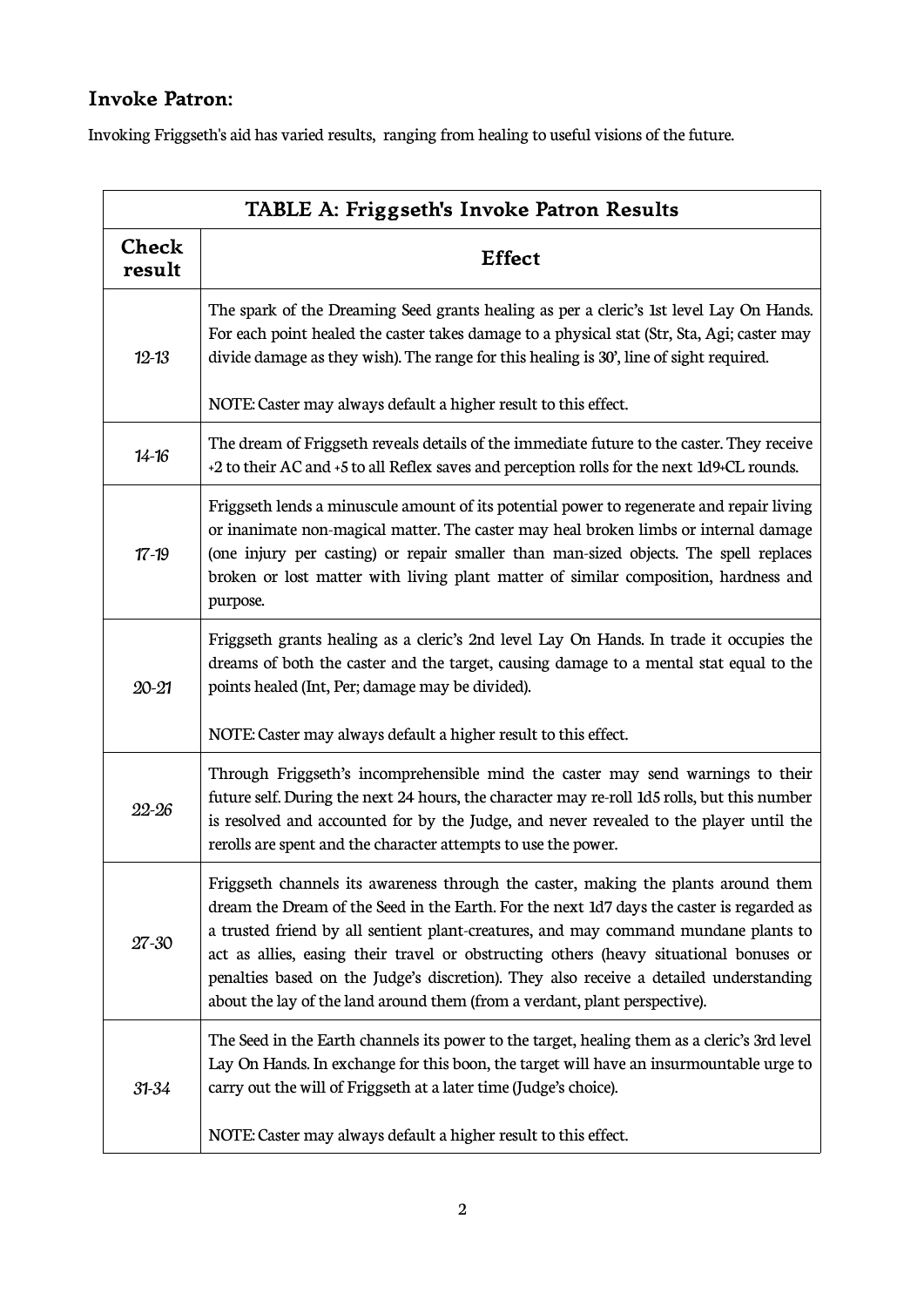| $35+$ | The Dreaming Seed grants rebirth in the image of its future. A dead target rots and<br>shrivels, leaving behind a small pulsating seed about the size of a fist. If planted into any<br>soil, the seed will grow into a phytoid (see below) in d4+1 weeks, with the following<br>exceptions: the target retains its physical shape and inherent physical and mental<br>characteristics, including class and level, but excluding senses. The target also retains its |
|-------|----------------------------------------------------------------------------------------------------------------------------------------------------------------------------------------------------------------------------------------------------------------------------------------------------------------------------------------------------------------------------------------------------------------------------------------------------------------------|
|       | memories, although the time spent as a seed is replaced with the dreams of Friggseth, the                                                                                                                                                                                                                                                                                                                                                                            |
|       | Seed in the Earth.                                                                                                                                                                                                                                                                                                                                                                                                                                                   |

### **Patron Taint:**

When patron taint occurs, roll D6 on the following table $^1$  $^1$ .

 $\overline{a}$ 

| TABLE B: Friggseth's Patron Taint |                                                                                                                                                                                                                                                                                                                                                                                                                                                                                                                                                                                                                                                |  |  |  |
|-----------------------------------|------------------------------------------------------------------------------------------------------------------------------------------------------------------------------------------------------------------------------------------------------------------------------------------------------------------------------------------------------------------------------------------------------------------------------------------------------------------------------------------------------------------------------------------------------------------------------------------------------------------------------------------------|--|--|--|
| D <sub>6</sub><br>Result          | <b>Taint Effect</b>                                                                                                                                                                                                                                                                                                                                                                                                                                                                                                                                                                                                                            |  |  |  |
| 1                                 | The caster's body takes on a plant-like appearance. When rolled for the first time, their<br>skin<br>takes on a green hue and the colour of their hair and eyes starts to tilt towards greenery. When<br>rolled a second time, the overall colour of their body turns to resemble that of a forest: green<br>hair, green eyes, nails and teeth like bark. When rolled a third time their whole appearance<br>takes on that of a plant: leafy fronds for hair, knotted wood for bone, green growths for flesh.                                                                                                                                  |  |  |  |
| $\mathcal{Q}$                     | The caster's body begins to take on plant like qualities. When rolled for the first time, their<br>muscles start resembling ripe vegetables, reducing their AC by -1. When rolled for a second<br>time, they start requiring less food and more water $\frac{1}{3}$ food eaten, double water needed). When<br>rolled for a third time their bodies become plants: they stop requiring solid foods, but cannot<br>go for extended periods of time without sunlight.                                                                                                                                                                             |  |  |  |
| $\mathcal{S}_{0}$                 | The caster's senses start resembling those of a plant. When this result is rolled for the first time,<br>their eyelashes begin to grow over their eyes as the fronds of a fluttering flower, reducing all<br>Initiative and perception checks by -5. When this result is rolled a second time, their eyes turn<br>into globes of verdant green, and they cannot see further than 90' (30 m). When this is rolled<br>for the third time, the caster's eyes turn into deep flowers: they lose their sense of sight,<br>replacing it with a 90' (30m) tremor sense, and can sense changes is air pressure and scent up to<br>$30'(10 \text{ m}).$ |  |  |  |
| $\overline{4}$                    | The caster starts to lose the fleshy ways of communication. When this result is rolled for the<br>first time, the caster takes a -5 penalty to checks involving communicating with strangers, as<br>they start to replace parts of their speech with plantlike gestures and pheromones. When this<br>result is rolled a second time, the caster gains a +5 to reading the messages of the plants around<br>them. When this result is rolled a third time, the caster can speak to mundane plants on a DC<br>15 Int check, and understands the languages of plant-like sentient lifeforms after a short period<br>of study.                     |  |  |  |

<span id="page-2-0"></span>1 Note that a caster acquiring all of these starts advancing in class as a *Phytoid,* see below; effects repeated by the transformation are not cumulative.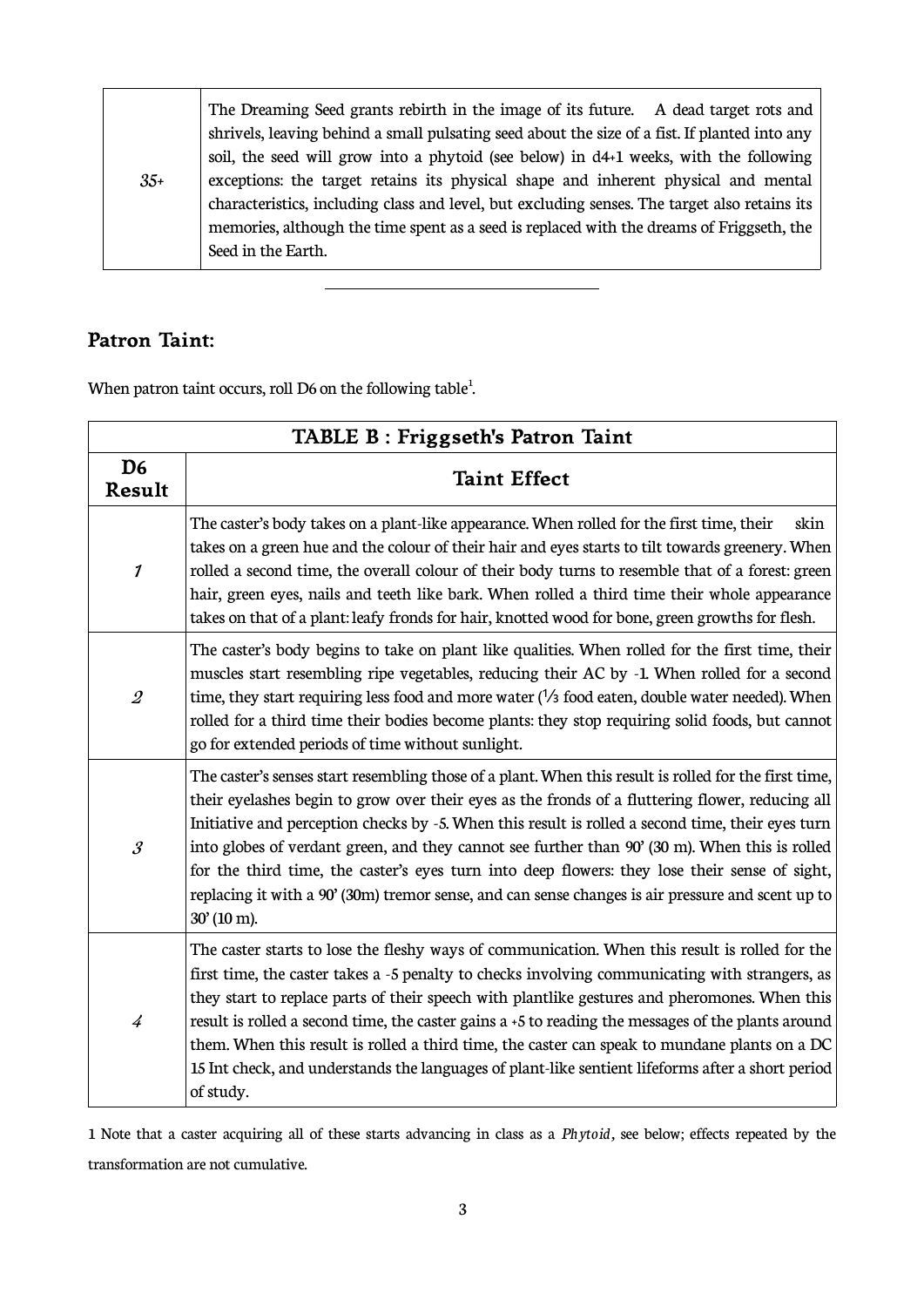|               | The caster starts to grow bark. When first rolled, this result causes the caster's skin to stiffen, |
|---------------|-----------------------------------------------------------------------------------------------------|
| $\mathcal{S}$ | making movement awkward and difficult, causing them to have a -2 to all reaction based              |
|               | Reflex saves. When this result is rolled for the second time, the penalty increases to a -4. When   |
|               | this result is rolled a third time, the caster's skin is tough enough to protect them from harm,    |
|               | permanently increasing their AC by d3.                                                              |
| $\epsilon$    | The caster's metabolism starts to resemble that of a plant. When rolled for the first time their    |
|               | blood starts resembling sap, taking on a greenish hue. When rolled a second time, their Hit Die     |
|               | is either increased or reduced by one step, moving towards d9. When rolled for a third time,        |
|               | their Hit Die becomes d9 as their bodies regenerate like those of plants: organs lose significance, |
|               | as long as the body as a whole survives.                                                            |

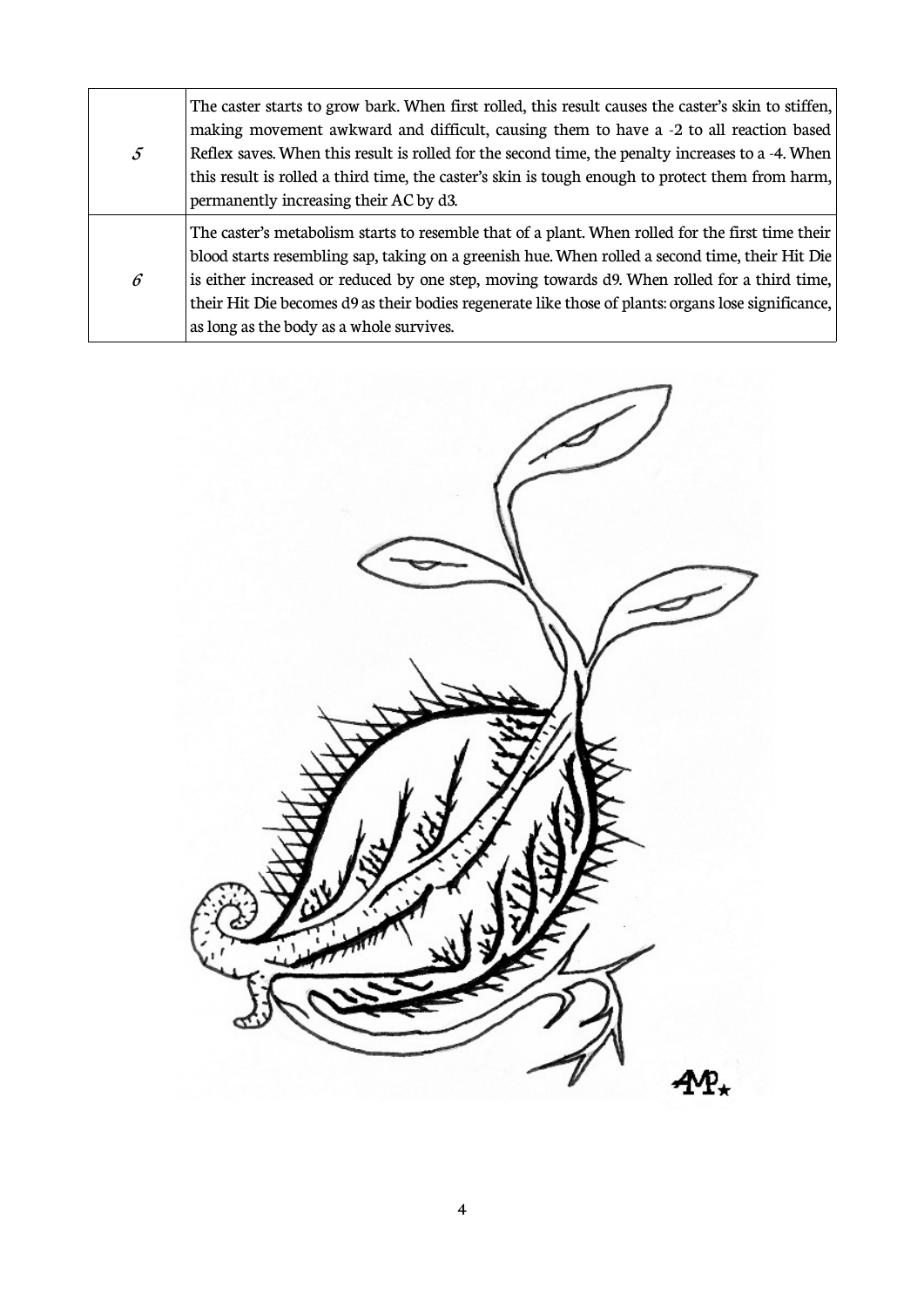# **Patron Spells**

Friggseth offers its followers one patron spell. Commonly, the secrets of this casting are gained only after a long ritual meditation involving a voluntary burial.

| <b>Speak with Plants</b>                                                                                                                                                                                                                                                                                                                                                                                                                                                                                                        |                                                                                                                                                                                                                                                                          |                      |                         |  |  |  |  |
|---------------------------------------------------------------------------------------------------------------------------------------------------------------------------------------------------------------------------------------------------------------------------------------------------------------------------------------------------------------------------------------------------------------------------------------------------------------------------------------------------------------------------------|--------------------------------------------------------------------------------------------------------------------------------------------------------------------------------------------------------------------------------------------------------------------------|----------------------|-------------------------|--|--|--|--|
| Level: 3                                                                                                                                                                                                                                                                                                                                                                                                                                                                                                                        | Range: Self                                                                                                                                                                                                                                                              | Casting time: 1 hour | <b>Duration: Varies</b> |  |  |  |  |
| General: The caster speaks with a plant and it answers their questions. The depth and informational content<br>of the answers may vary, but the spell compels the plant to try to assist the caster to the best of their ability.                                                                                                                                                                                                                                                                                               |                                                                                                                                                                                                                                                                          |                      |                         |  |  |  |  |
| <b>Manifestation:</b> Roll 1d4: (1) the plant communicates its answers in a series of allegorical moods experienced<br>by the caster; (2) the plant sways and dances, conveying its answer in a series of movements the caster<br>strangely understands; (3) the plant forms a hazy approximation of a humanoid out of pollen, this mirage<br>answers the caster's questions in whispers; (4) the plant forms a temporary mouth out of its living plant<br>matter, and answers the caster's inquiries in a deep baritone voice. |                                                                                                                                                                                                                                                                          |                      |                         |  |  |  |  |
| 1                                                                                                                                                                                                                                                                                                                                                                                                                                                                                                                               | Lost, failure and patron taint.                                                                                                                                                                                                                                          |                      |                         |  |  |  |  |
| $2 - 14$                                                                                                                                                                                                                                                                                                                                                                                                                                                                                                                        | Lost, failure.                                                                                                                                                                                                                                                           |                      |                         |  |  |  |  |
| $15 - 17$                                                                                                                                                                                                                                                                                                                                                                                                                                                                                                                       | The caster may ask one question, directing it to a single plant of a significant size<br>(such as a tree or a large bush). The conversation may only last a single round.                                                                                                |                      |                         |  |  |  |  |
| $18 - 20$                                                                                                                                                                                                                                                                                                                                                                                                                                                                                                                       | The caster may ask two questions from a single plant of a moderate size or larger.<br>The conversation may last two rounds.                                                                                                                                              |                      |                         |  |  |  |  |
| $21 - 22$                                                                                                                                                                                                                                                                                                                                                                                                                                                                                                                       | The caster may ask three questions from a plant of a moderate size or larger. The<br>conversation may last for a maximum of two turns.                                                                                                                                   |                      |                         |  |  |  |  |
| 23-25                                                                                                                                                                                                                                                                                                                                                                                                                                                                                                                           | The caster may ask four questions from a plant of any size. The conversation may<br>last for a maximum of two rounds. Plant-based creatures may be addressed with<br>this result, and will treat the caster as a friend for the duration of the spell.                   |                      |                         |  |  |  |  |
| 26-30                                                                                                                                                                                                                                                                                                                                                                                                                                                                                                                           | The caster may ask five questions from plants, addressing a 10'x10' growth as one<br>crowd. The conversation may last up to an hour. Plant-based creatures may be<br>addressed with this result, and will treat the caster as a friend for the duration of<br>the spell. |                      |                         |  |  |  |  |
| The caster may ask any number of questions from plants, addressing a 30'x30'<br>growth as one crowd. The conversation may last up to an hour. Plant-based<br>$31 - 33$<br>creatures may be addressed with this result, and will treat the caster as a friend<br>for the duration of the spell.                                                                                                                                                                                                                                  |                                                                                                                                                                                                                                                                          |                      |                         |  |  |  |  |
| For the next 24 hours, the caster may converse with any plants they meet. Plant-<br>based creatures may be addressed with this result, and will treat the caster as a<br>$34 +$<br>friend for the duration of the spell.                                                                                                                                                                                                                                                                                                        |                                                                                                                                                                                                                                                                          |                      |                         |  |  |  |  |

## **The Phytoids**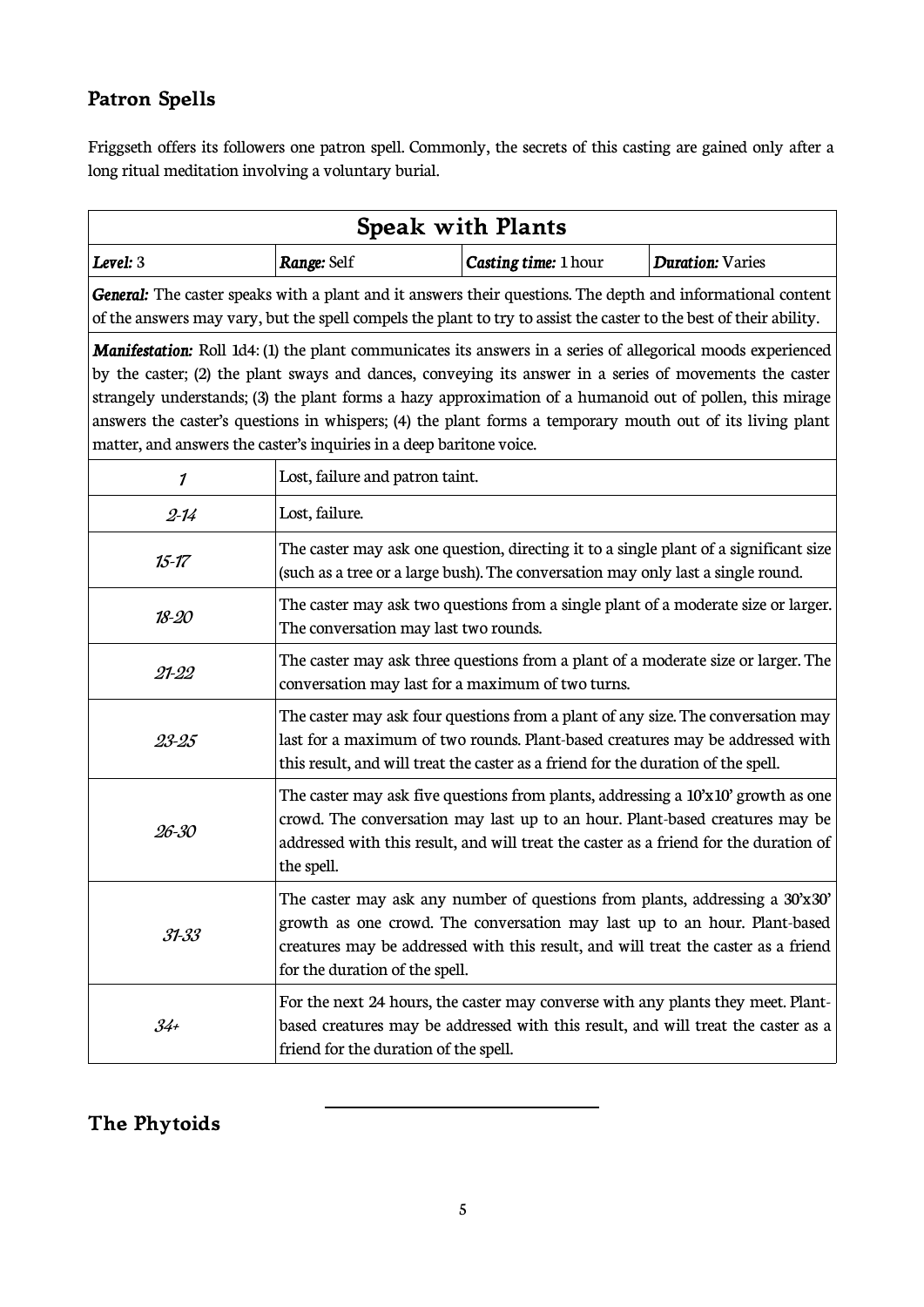**Description:** The phytoids are harbingers of Friggseth's future, the creatures from the world to be born from the Seed in the Earth. They are entirely made of hard plant matter, the sinews and muscles of conventional life replaced with plant mass of similar nature. Their senses are based on twisting tendrils and pores. As a phytoid in this time is simply a reflection of a future to be, they tend to take the form plant facsimiles of other creatures. As confusing as deer and hedgehogs made out of appropriated plantlife may be, the most threatening and ominous omen for Friggseth's Dreamed future are the few phytoids resembling and remembering their former humanoidforms.

NOTE that this entry pertains mainly to phytoids born from other earthly shells. A pure phytoid from the future may be very different to this description. Phytoids born from Friggseth's touch carry some traits and memories from their previous existence, and as such will always be different even in the brave new world of their progenitors Dream. ALSO NOTE that the figures given assume a roughly man sized phytoid, with a roughly humanoid shape.

**Hit points:** D9 per new level.

**Weapon training:** No new weapon training gained, but old ones are retained through the transformation. Newborn phytoids (0-level, not born with previous skill) quickly learn how to use staves, clubs, maces and slings.

**Alignment:** Phytoids are always lawful, and aligned towards Friggseth. Except for those from the far, far future, who can be any alignment.

**Character level:** Characters reincarnated as phytoids retain their old character class, level and skills thereof. From thereof they level as phytoids (see below) e.g. a third level dwarf reincarnating as a phytoid retains the abilities of a third level dwarf (apart for darkvision and the specialized sense of smell), but advances to fourth level as a phytoid, foregoing further advancement as a dwarf). Note that all previous disadvantages (such as the Wizard's aversion to armor) still apply.

**Base AC:** The base AC for phytoids starts at 9, as their flesh is soft and vegetable-like.

**Slow to react:** Phytoids suffer a permanent -4 to reaction based Reflex saves.

**Strange senses:** Much like mundane plants, phytoids sense things differently. Instead of sight they have a 90' (30m) tremor sense, and can sense changes is air pressure and scent up to 30' (10 m).

**Plantspeech:** Plants are strange creatures. As one of them, the phytoid may speak with the surrounding beings as if they had his language (it's entirely at the Judge's discretion to decide the intelligence or whatever of the plants discuss with). They also suffer a -5 to communication checks with fleshcreatures, and a +5 to reading the nature around them.

**Protective bark:** The phytoids are a genus optimized for survival. Each level they gain a bonus to their AC, determined by a d3. This represents their bark hardening and growing tougher, and increases their natural AC (base 10, as per general rules). If a phytoid's natural AC ever reaches 20, they grow roots at the spot and rest the rest of their lives there, awaiting Friggseth's rebirth.